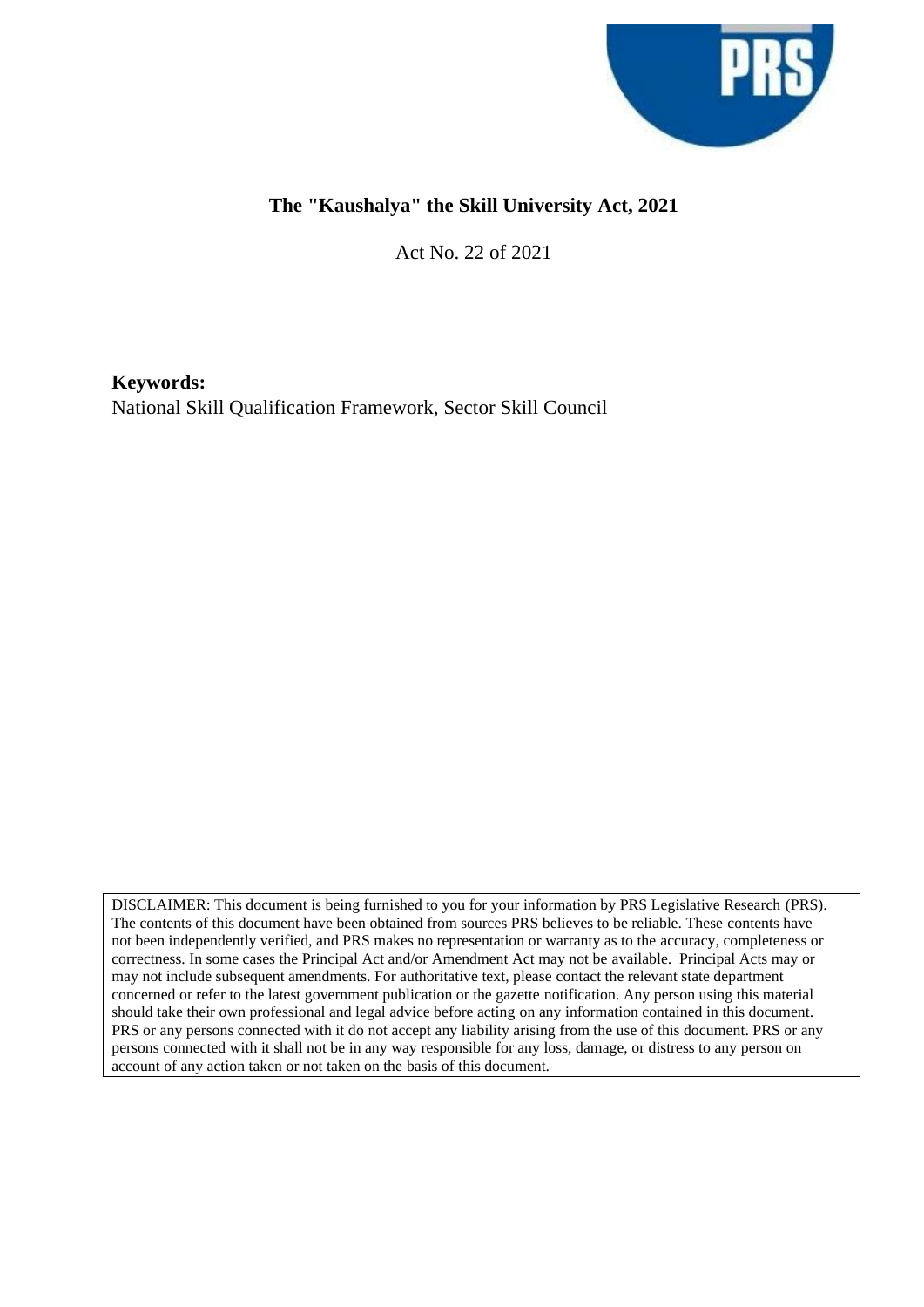**Extra No. 26**





# The Gujarat Government Gazette **EXTRAORDINARY**

## **PUBLISHED BY AUTHORITY**

**Vol. LXII ] WEDNESDAY, OCTOBER 20, 2021 / ASVINA 28, 1943** 

**Separate paging is given to this Part in order that it may be filed as a Separate Compilation**.

#### **PART IV**

**Acts of Gujarat Legislature and Ordinances promulgated and Regulations made by the Governor** 

The following Act of the Gujarat Legislature, having been assented to by the Governor on the 18<sup>th</sup> October, 2021 is hereby published for general information.

> **K. M. LALA,**  Secretary to the Government of Gujarat, Legislative and Parliamentary Affairs Department.

#### **GUJARAT ACT NO. 22 OF 2021**

 (First published, after having received the assent of the Governor, in the *"Gujarat Government Gazette"*, on the 20<sup>th</sup> October, 2021).

#### **AN ACT**

to establish and incorporate a Skill University in the State of Gujarat to facilitate and promote skill, entrepreneurship development and skill based education and matters connected therewith and incidental thereto.

WHEREAS it is considered necessary and advantageous to set up and incorporate a world class experiential learning University in the State of Gujarat to facilitate and promote skill education and training, entrepreneurship development and technology based education in an integrated manner in such way to address 21st century skill gaps with skilling, reskilling and upskilling of youth and in the institutional delivery framework in skill development and training and to facilitate research in emerging areas of Primary, Secondary and Tertiary industry of State and to raise overall adequate skill level in various fields related to these allied areas in the State of Gujarat with aim of "Skilling for All";

 It is hereby enacted in the Seventy-second Year of the Republic of India as follows:-

**1.** (1) This Act may be called "Kaushalya" the Skill University Act 2021. (2) It extends to the whole of the State of Gujarat. **Short title, extent and commencement.** 

IV Ex.  $-26$  26-1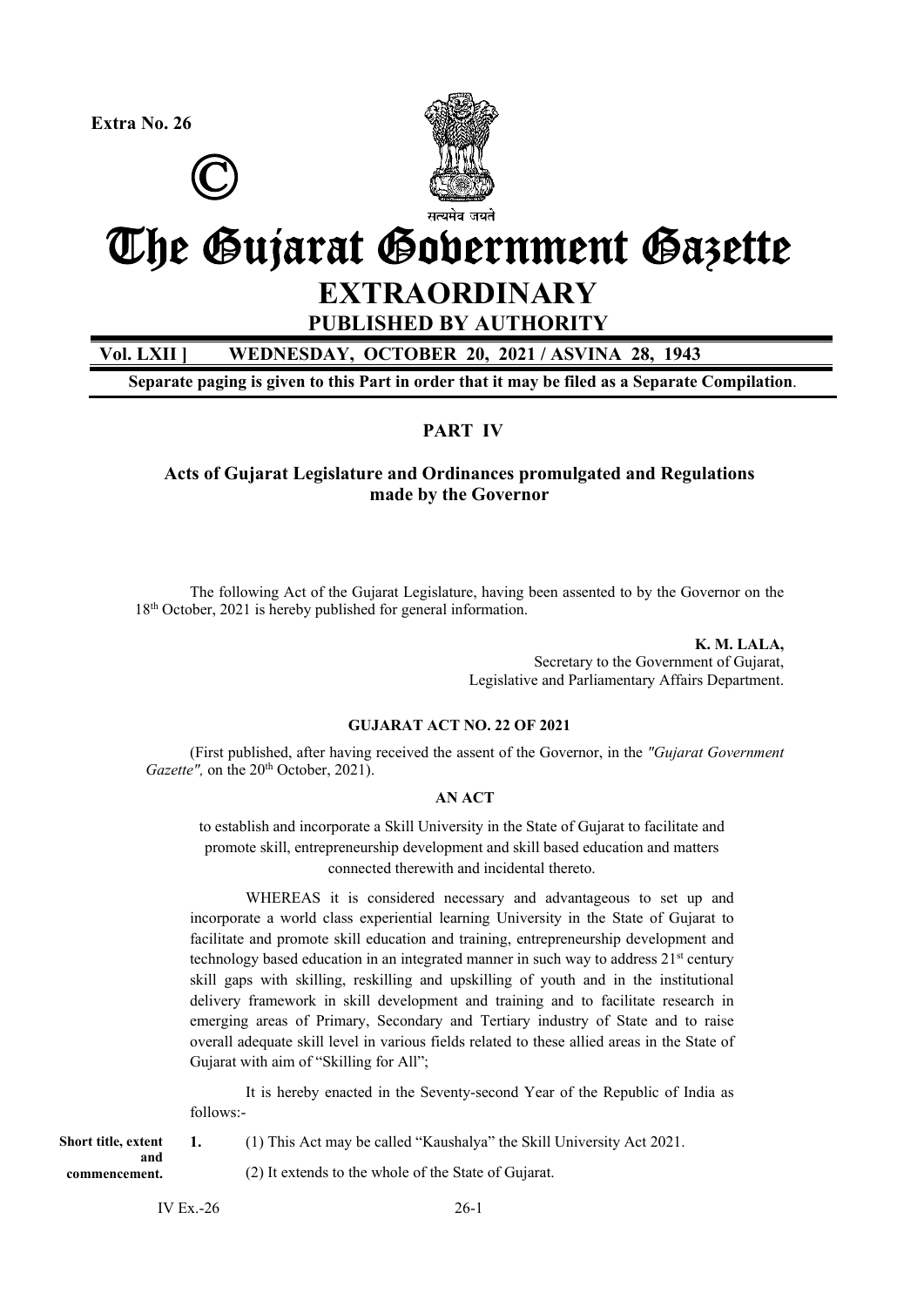(3) This section shall come into force at once and the remaining provisions shall come in to force on such date as the State Government may, by notification in the *Official Gazette,* appoint.

- **2.** In this Act, unless the context otherwise requires, **Definitions.** 
	- (a) "Board" means the Board of Governance of the University constituted under section 16;
	- (b) "Deans" means the Deans of the University appointed under section 13;
	- (c) "Director General" means the Director General of the University appointed under section 9;
	- (d) "Directors" means the Directors of the Institutes or the Centers of the University appointed under section 12;
	- (e) "(EDII) Ahmedabad", means an autonomous and not-for-profit institute set up in the year 1983 by the Central or the State Government;
	- (f) "Finance Committee" means the Finance Committee of the University constituted under section 23;
	- (g) "Ministry of Skill Development and Entrepreneurship" means Ministry for Skill Development and Entrepreneurship setup by Government of India;
	- (h) "National Skill Development Corporation" means a not-for-profit public limited company incorporated under section 8 of the Companies Act, 2013 by Government of India;
	- (i) "National Skill Qualification Framework" means the qualification assurance framework for skills as notified vide Notification dated 08/06/2013 published by the Department of Economic Affairs, Ministry of Finance, Government of India;
	- (j) "President" means the President of the University appointed under section 8;
	- (k) "prescribed" means prescribed by regulations;
	- (l) "Registrar" means the Registrar of the University appointed under section 11;
	- (m) "regulations" means the regulations of the University made by the Board;
	- (n) "Sector Skill Council" Means Sector Skill Council recognized by Ministry of Skill Development and Entrepreneurship through the National Skill Development Corporation;
	- (o) "Skill Development Council" means the Skill Development Council of the University constituted under section 23;
	- (p) "Society" means the Gujarat Skill Development Society registered under the Societies Registration Act, 1860 and the Gujarat Public Trusts Act, 1950; **21 of 1860.** 
		- (q) "State" means the State of Gujarat;
		- (r) "Technical Examination Board" means the Technical Examination Board set up by the Government of Gujarat;
		- (s) "University" means "Kaushalya" the Skill University, established and incorporated under section 3;
		- (t) "University Grants Commission" means the University Grants Commission established under the University Grants Commission Act, 1956;
			- (u) "University Teacher" means Professors, Associate Professor, Assistant Professor and such other persons as may be appointed for imparting instructions, trainings or conducting research in the University or in any college or institute;
- **Bom. 29 of**
- **1950.**
- **3 of 1956.**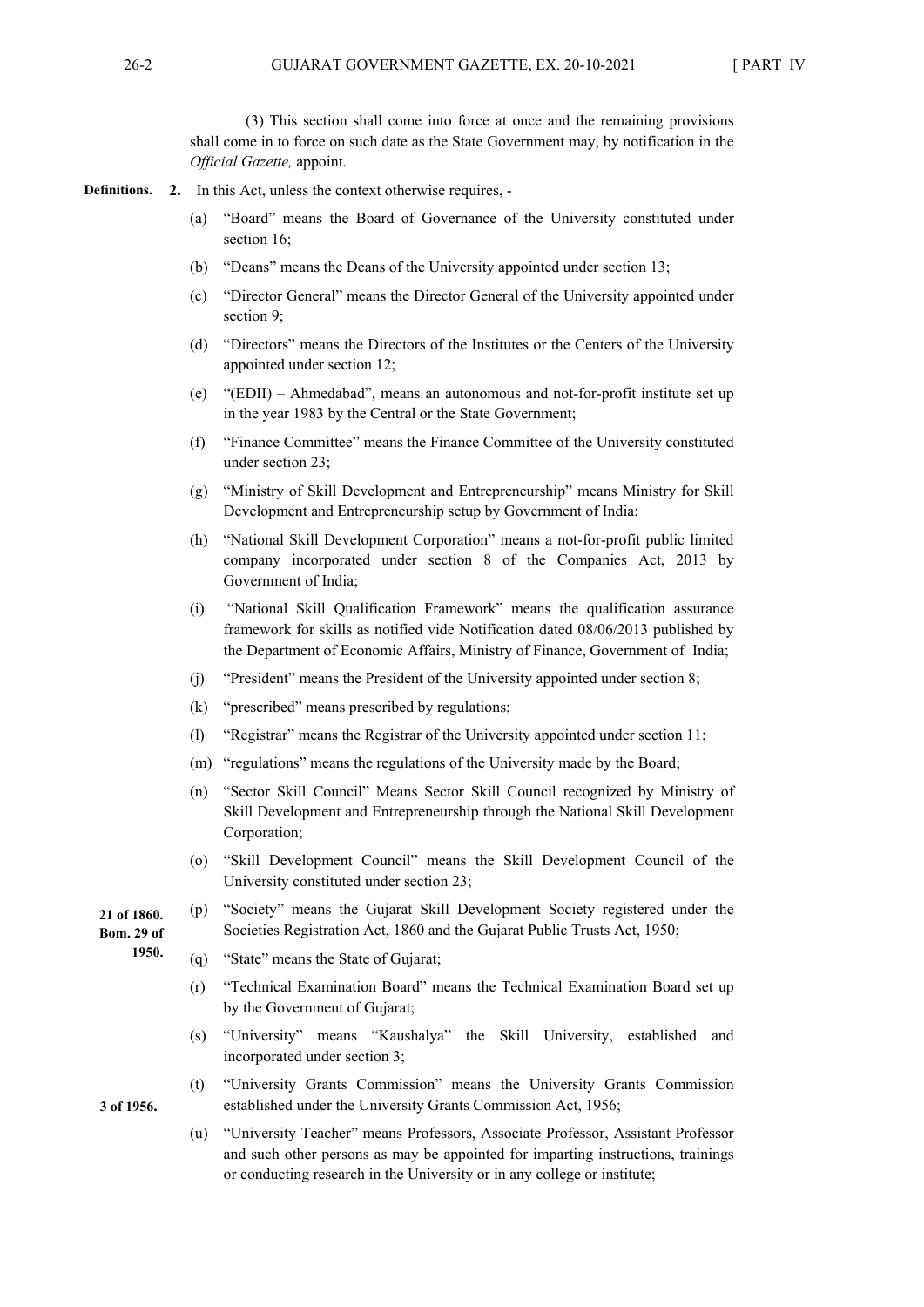**3.** (1) There shall be established a University by the name of "Kaushalya" the Skill University.

(2) The President, the Board of Governance, the Skill Development Council, the Finance Committee, the Director General, the Directors, the Deans, the Registrar and all other persons who may hereafter become such officers or members so long as they continue to hold such office or membership, hereby constitute a body corporate by the name of "Kaushalya" the Skill University.

(3) The University may affiliate any college or institute for the conferment of degree, diploma and certificate to the students admitted therein especially those colleges that provide degree and diploma aimed at bridging the skill gap in the State to be named as "Skill College".

(4) The University shall be a body corporate by the name aforesaid, having perpetual succession and a common seal with power, subject to the provisions of this Act, to acquire and hold property and dispose of property and to contract and shall, by the said name, sue or be sued.

- **4.** The headquarters of the University shall be at Ahmedabad.
- **5.** The objects of the University shall be as follows, namely:
	- (a) to emerge as one of the foremost University of quality in skill education and training recognized by industries, nationally and internationally.
	- (b) to develop the knowledge of technology, management and environment for the advancement of quality of life of the mankind in general and in relation to the domains of skill education and training.
	- (c) to create capabilities for upgrading the infrastructure of global standard for education, training and research in the areas related to skill development;
	- (d) to promote skill education in an integrated and holistic manner with higher education to ensure pathways for progression and mobility;
	- (e) to exchange expertise and best practices in support of skill development efforts with any other national or international college, institution, organization, universities etc.;
	- (f) to develop patterns of teaching and training at various levels of educational accomplishment so as to set a high standard of education and training in relation to the domains of skill development;
	- (g) to develop qualified candidates with skill proficiency and competency at different levels as per National/State qualification framework of skill education.
	- (h) to provide inter-relationship for national and global participation in the fields of science, technology and management in relation to the domains of skill development and allied fields; and
	- (i) to establish close linkages with industry to make teaching, training and research at the University relevant to the needs of the society, at national and global levels.
	- (j) to provide consultancy to Government, Semi-Government, public and private industries in the field of skill development;
	- (k) to create entrepreneurs/employable youth by providing necessary skill and support;

**Headquarters of University.**

#### **Objects of University.**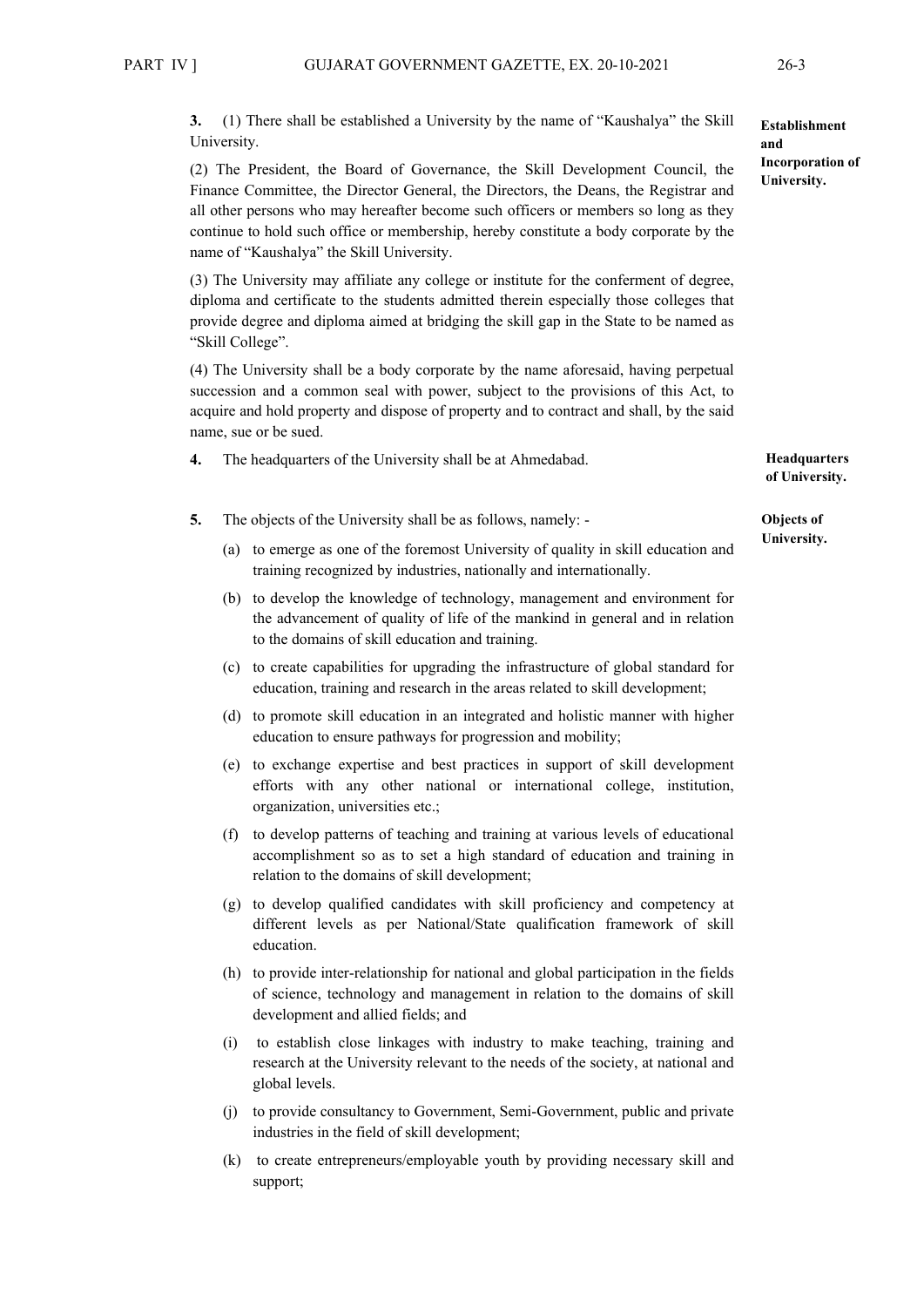- (l) to disseminate knowledge/skill through seminars, conferences, executive education programs, community development programs, publications and training programs;
- (m) to frame credit framework for competency based skill and vocational education and training;
- (n) to develop Training of Trainer centre, to engage master trainers in coaching new trainers / upgrade knowledge & skills of existing trainers that are less experienced with a particular topic or skill, or with overall training considering National Skills Qualifications Framework (NSQF) requirements.
- (o) to develop Industry led skills centres to ensure a continuous supply of quality trainers in each sector and to conduct special training programs to impart high quality training in specific sectors with special focus on emerging technologies.
- (p) to set up international alliance skill centers to improve the quality and relevance of skills developed and certified through education and training systems. Also, build and support effective and efficient higher education and vocational educational and training system.
- (q) to pursue such other objects, as may be prescribed.

**6.** Subject to the provisions of this Act, the University shall exercise the following powers and perform the following functions, namely: -

- (a) to administer and manage the University and to establish such Institutes and Centers for research, education and instruction as are necessary for the furtherance of the objects of the University;
- (b) to develop curriculum packages of skill at different levels, as may be defined by the University or by the National Skill Qualification Framework.
- (c) to define norms and parameters of skill training, teaching and instruction, consistent with the credit framework and curriculum packages, as the University may deem fit;
- (d) to lay down parameters for assessment and accreditation of skill educators and training in accordance with the norms specified under the National Skill Qualification Framework, or such other norms, as may be determined by the University.
- (e) to establish its own Institute or center to provide skill education and training, for identification and recognition of prior learning.
- (f) to establish its own incubation center, retail house, service center, research and development center, production prototype center, industry operated center of excellence or any other center which shall provide high-tech practical training to enhance skill level of youth;
- (g) to conduct innovative experiments in new methods and technologies in the field of technology and management in relation to the skill required for industries in order to achieve international standards of such skill, training and research;
- (h) to prescribe curricula and provide for flexibility in the education systems and delivery methodology including online and distance learning;
- (i) to hold examinations and confer degrees, diplomas or grant certificates and other academic distinction or title on person subject to such conditions as the

**Powers and Functions of University.**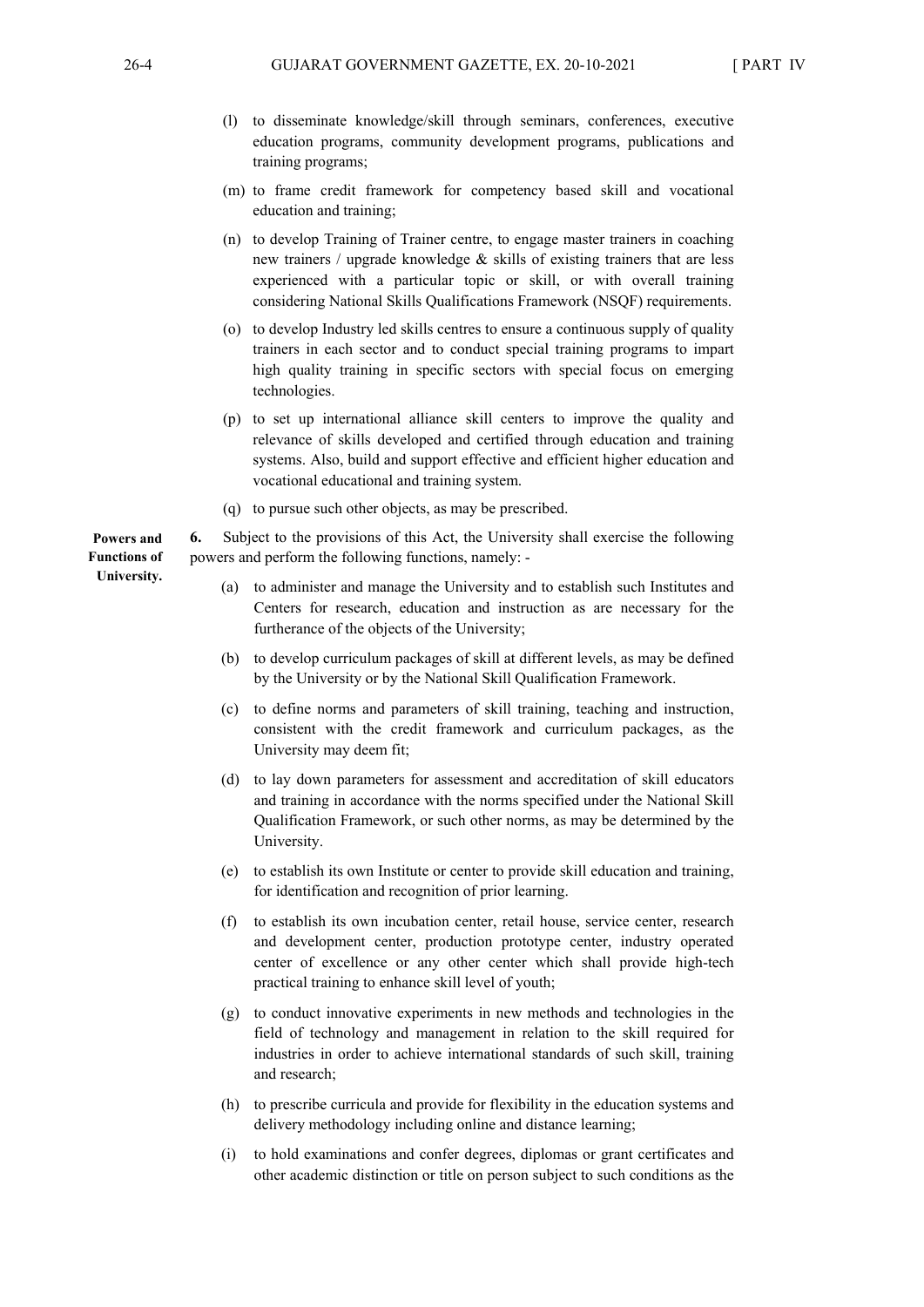University may determine, and to withdraw or cancel any such degrees, diplomas, certificates, or other academic distinctions or titles in the prescribed manner;

- (j) to confer honorary degrees or other distinctions in the prescribed manner;
- (k) to establish such special centers, specialized training centers or other units for research and instruction as in the opinion of the University, necessary for the furtherance of its objects;
- (l) to provide printing, production and publication of research and other works and to organize exhibitions, workshops, seminars, conference, etc.;
- (m) to sponsor and undertake research in all aspects of skill education and training;
- (n) to offer executive developmental programs;
- (o) to collaborate or associate with, advise, administer, control, develop and maintain any educational institution with like or similar objects;
- (p) to develop and maintain linkages with educational or other institutions in any part of the world having objects wholly or partly similar to those of the University, through exchange of teachers, students and scholars and generally in such manner as may be conducive to their common objects;
- (q) to develop and maintain relationships with teachers, researchers and experts in any part of the world for achieving the objects of the University;
- (r) to regulate the expenditure, manage the finances and to maintain accounts of the University;
- (s) to receive grants, subventions, subscriptions, donations and gifts for the purpose of the University and consistent with the objects for which the University is established and to enter into any agreement with Central Government, State Government, the University Grants Commission, Ministry of skill development and entrepreneurship, National Skill Development Corporation or other authorities or bodies for receiving any grants, technical support or otherwise;
- (t) to receive funds from the Industry, national and international organizations or any other sources a gifts, donations, benefactions or bequests by transfer of movable and immovable properties for the purposes and objects of the University;
- (u) to establish, maintain and manage halls and hostels for the residence of students and accommodation for faculties, officers and employees of the University and the guest houses, academic infrastructure;
- (v) to supervise and control the residence and regulate the discipline of students of the University and to make arrangements for promoting their health and general welfare and cultural activities;
- (w) to fix, demand and receive or recover fees and such other charges as may be prescribed;
- (x) to institute and award fellowships, scholarships, prizes, medals and other awards;
- (y) to purchase or to take on lease or accept as gift or otherwise, any land or building or works which may be necessary or convenient for the purpose of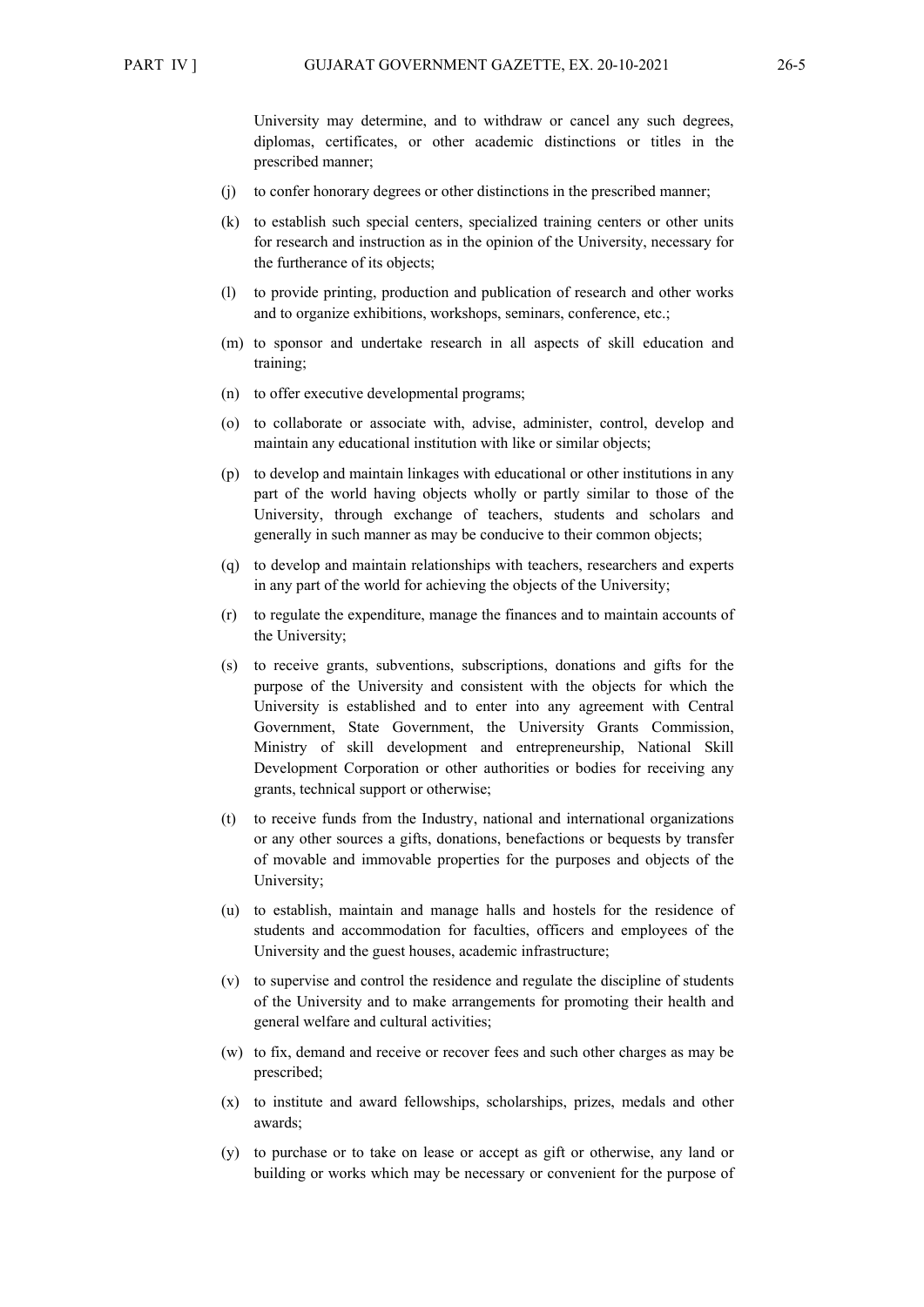the University on such terms and conditions as it may think fit and to construct, alter and maintain any such buildings or works;

- (z) to exchange, lease or otherwise dispose of all or any portion of the Immovable properties of the University, on such terms as it may think fit, consistent with the interest, activities and objects of the University under intimation to the State Government;
- (aa) to sell, exchange, lease or otherwise dispose of any movable property of the University;
- (ab) to draw and accept, to make and endorse, to discount and negotiate promissory notes, bills of exchange, cheques or other negotiable instruments;
- (ac) to raise and borrow money on bond, mortgages, promissory notes or other obligations or securities founded or based upon all or any of the properties and assets of the University or without any securities and upon such terms and conditions as it may think fit and to pay out of the funds of the University, all expenses incidental to the raising of money, to repay and redeem any money borrowed under intimation to the State Government;
- (ad) to invest the funds of the University in or upon such securities and transpose any investment from time to time in such manner as it may deem fit in the interest of University; to execute conveyance regarding transfers, mortgages, leases, licenses, agreements and other conveyance in respect of the property, movable or immovable including Government securities belonging to the University or to be acquired for the purpose of the University under intimation to the State Government;
- (ae) to admit the students for the courses offered by the University in the prescribed manner;
- (af) to create skill development, academic, technical, administrative, ministerial and other posts and to make appointments thereto;
- (ag) to regulate and enforce discipline among the teaching and non-teaching employees of the University and to provide for such disciplinary measures as may be prescribed;
- (ah) to institute professorships, associate professorships, assistant professorships, endowed professorship, honorary professorships, adjunct professorships and any other teaching, academic or research posts and to prescribe qualifications for them;
- (ai) to appoint persons as Professors, Associate Professors, Adjunct Professors, Assistant Professors, Registrar or otherwise as teachers and researchers of the University;
- (aj) Subject to the provisions of this Act and regulations, any officer or authority of the University may, by order, delegate his or its powers (except the power to make regulations) to any other officer or authority under his or its control;
- (ak) to recognize industries or training centers for the purposes of practical training of students in skill and to define norms of recognition of competence attained by student in such practical training in industry or training center for the purpose of to earn credits;
- (al) to lay down norms for transfer of credits to promote new learning opportunities without compromising on learning outcomes;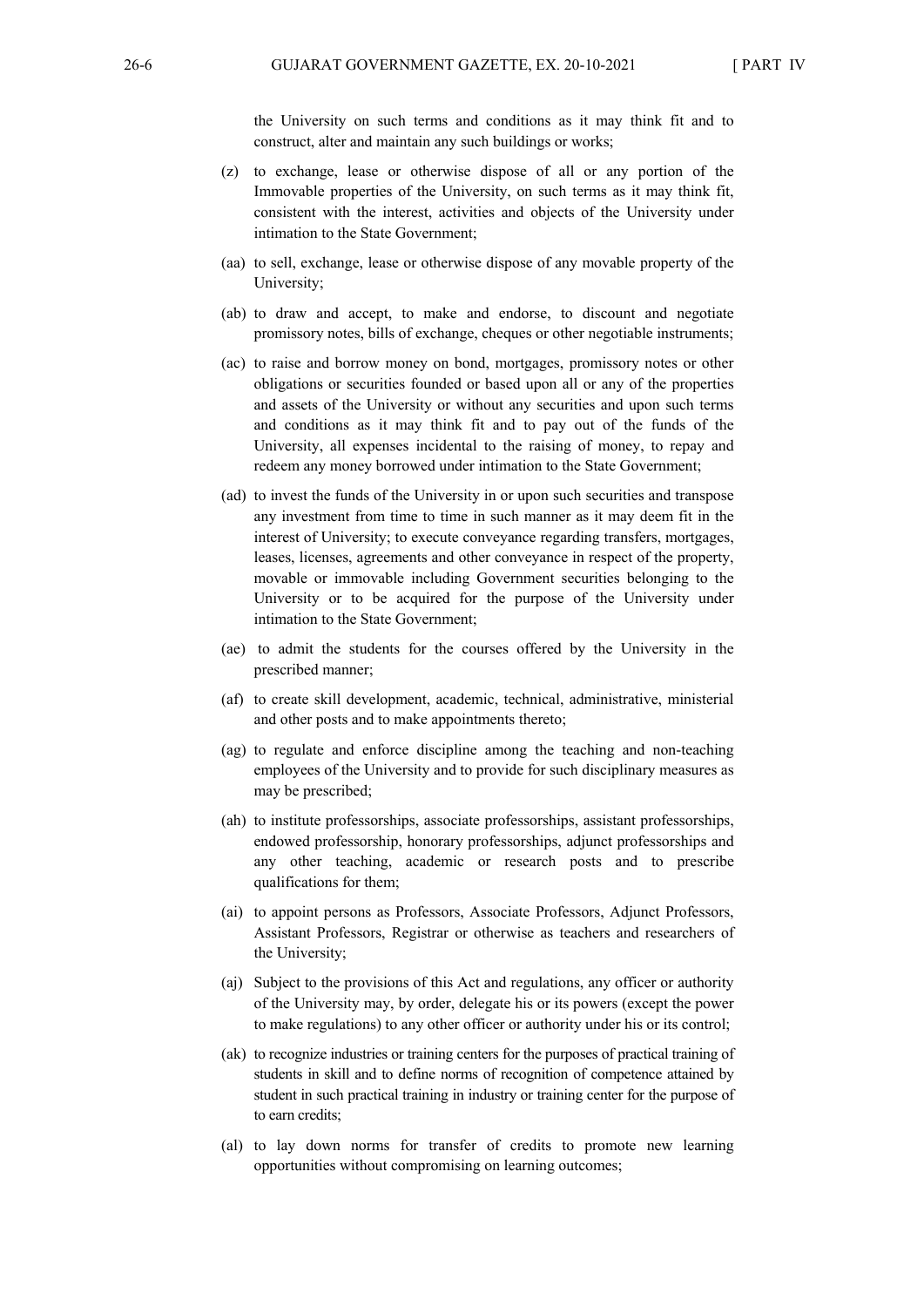- (am) to do all such other acts and things as the University may consider necessary, conducive or incidental to the attainment or enlargement of all or any of the objects of the University.
- (an) The University shall furnish to the State Government, University Grants Commission, Ministry of Skill Development and Entrepreneurship, All India Council for Technical Education and other statutory authorities such reports, returns, statements and other information as may be required by them from time to time.
- (ao) to establish Academic Bank of credit for Constituent/Affiliated Colleges/ Departments/Schools, etc. or other recognized Universities.
- **7.** The following shall be the officers of the University, namely:
	- (a) The President,
	- (b) The Director General,
	- (c) Directors,
	- (d) Deans,
	- (e) The Registrar, and
	- (f) The Controller of Examination,
	- (g) Such other persons as may be declared by regulations to be the officers of the University.

**8.** (1) The President of the University shall be appointed by the State Government. **President.** 

(2) The person to be appointed as President shall, -

- (a) be an eminent technologist or industrialist having long-term vision and mission for skill development and;
- (b) be associated with Gujarat in terms of development, education, philanthropy, industrial or business development and;
- (c) not have attained the age of sixty-five years on the date of nomination or renomination.
- (3) The President shall hold office for a period of three years and shall be eligible for re-nomination for one more term only.
- (4) The other terms and conditions for the President shall be such as may be determined by the State Government.
- (5) Where a vacancy in the office of the President occurs on account of death, resignation or otherwise, the Government of Gujarat shall appoint a suitable person to be the President in accordance with the provision of sub-section (2), in the interim the State Government shall appoint a suitable person to officiate as President.
- (6) The President may resign from his office by writing under his hand addressed to the State Government and such resignation shall take effect from the date of acceptance.
- (7) The President shall have, subject to the provisions of this Act, power to cause an inspection or review to be made by such person or persons as he may direct, of the University, its buildings, hostels, libraries, equipment and systems and processes and of any institution or center maintained by the University, and also of the examinations, teaching, research and other work conducted or done by the University and to cause an inquiry to be made in like manner in respect of any matter connected with the administration, academic affairs and finances of the University.

**Officers of University.**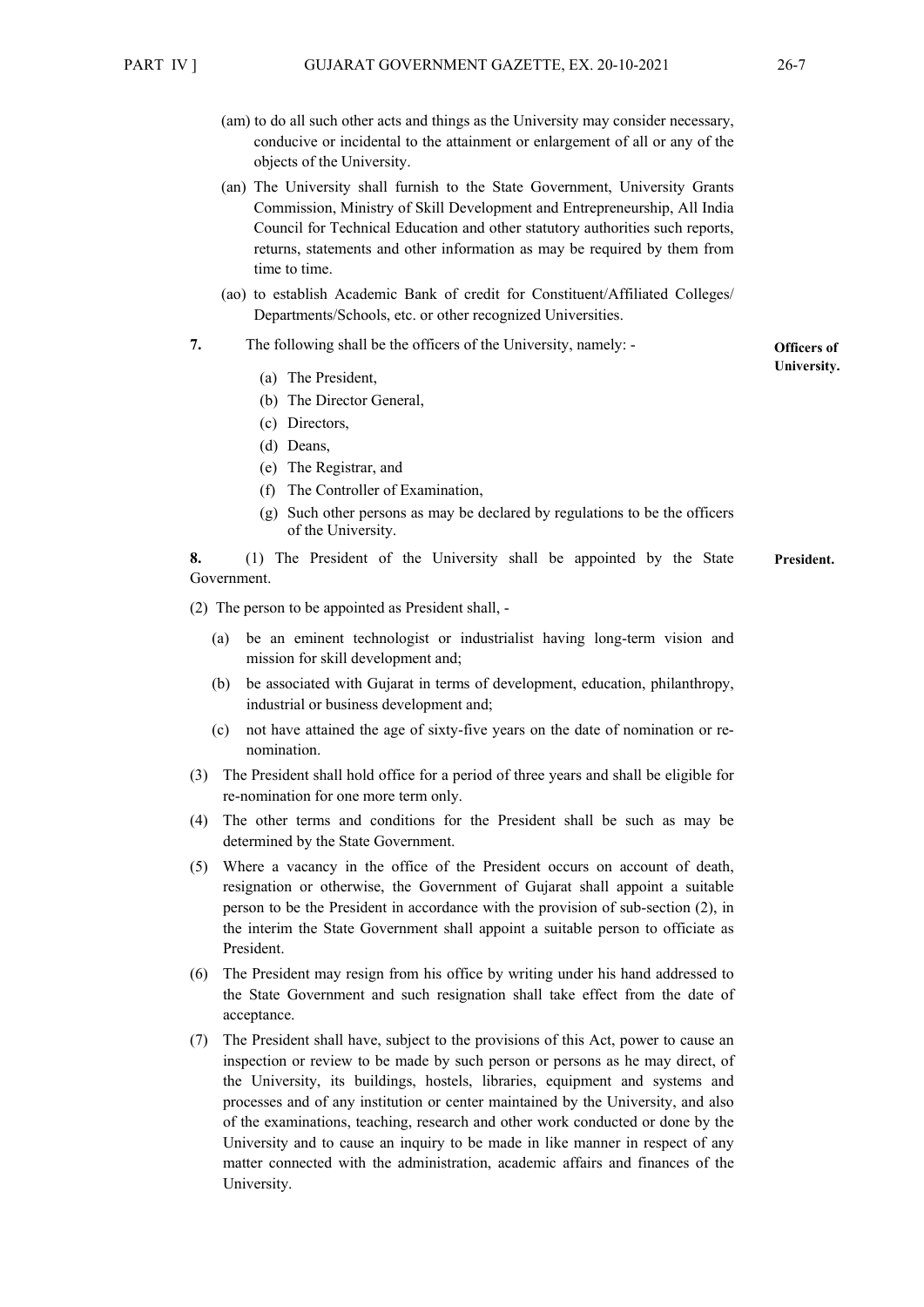**9.** (1) The Director General shall be appointed by the Board out of the panel of three names recommended by the Search Committee. **Director General.** 

> (2) The Search Committee shall consist of the following members, to be nominated by the Board, namely:-

(a) an eminent technologist/ industrialist,

(b) an eminent person with experience in skill development,

(c) one of the member of the Board.

(3) The Director General shall be appointed from the field of technology, Science, Public Administration, Skill Development or Management, and shall not have completed more than sixty years of age at the time of appointment. He should be a person of high repute in academics/Skill Development and have significant credentials to support the same.

(4) The Board shall designate one of the members of the Search Committee as the chairman of the Committee.

(5) The term of office of the Director General shall be determined by the Board for a period not exceeding three years. He shall be eligible for reappointment for one more term not exceeding three years

(6) Whenever any vacancy occurs in the office of the Director General and it cannot be conveniently and expeditiously filled up in accordance with the provisions of subsections (1) to (3) of this section. Pending such appointment, the Principal Secretary or, as the case may be, the Additional Chief Secretary, Labour and Employment Department of the Government of Gujarat shall function as the Director General of the University.

(7) The other terms and conditions of the services of the Director General shall be such as may be prescribed by the Board and until so prescribed, shall be determined by the President.

**10.** (1) The Director General shall be the Chief Executive of the University. He shall preside over at the meetings of the Academic Council, Skill Development Council and the Finance Committee.

(2) Without prejudice to the generality of the provisions contained in sub- section (1), the Director General shall,

- (a) exercise general supervision and control over the affairs of the University;
- (b) ensure implementation of the decisions of the authorities of the University;
- (c) be responsible for imparting of instruction and maintenance of discipline in the University; and
- (d) exercise such other powers and perform such other duties as may be assigned to him by or under this Act or the regulations or as may be delegated to him by the Board or by the President.

(3) Where any matter is of urgent in nature requiring immediate action and the same cannot be immediately dealt with by the Chairman or authority or body of the University empowered under this Act to deal with it, the Director General may take such action as he may deem fit and shall forthwith report the action was so taken by him to the Chairman or authority or body of the University who or which, in the ordinary course, would have dealt with the matter:

**Powers and duties of Director General.**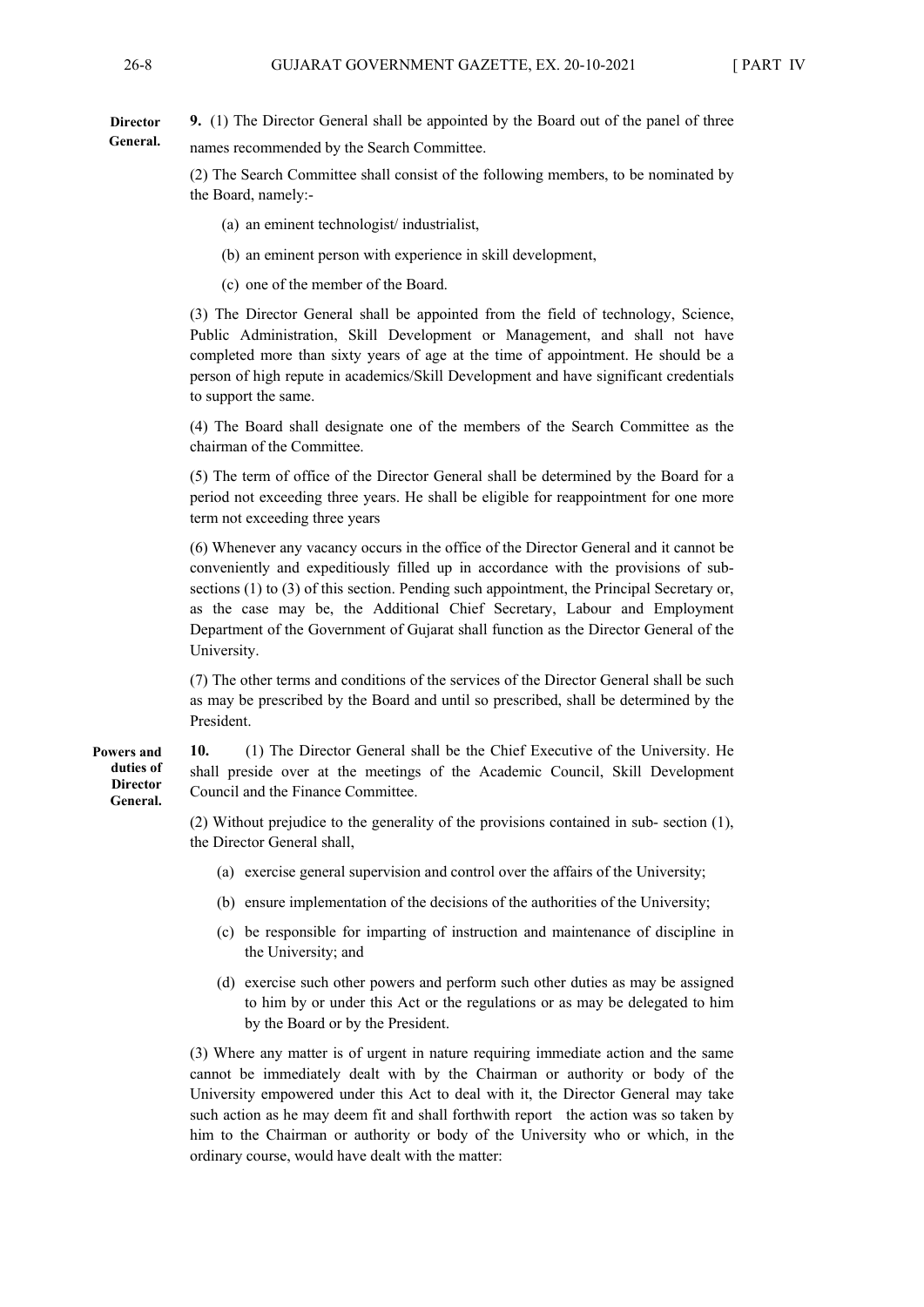Provided that if such authority or other body is of the opinion that such action ought not to have been taken by the Director General, it may refer the matter to the Board which may either confirm the action taken by the Director General or annul the same or modify it in such manner as it thinks fit, and thereupon the action shall cease to have effect or, as the case may be, shall take effect in such modified form. However, such modification or annulment shall be without prejudice to the validity of anything previously done by or under the order of the Director General.

(4) Where the exercise of the power by the Director General under sub- section (3) involves the appointment of any person, such appointment shall be confirmed by the competent authority empowered to approve such appointment, in accordance with the provisions of this Act and the regulations, not later than six months from the date of order of the Director General, otherwise such appointment shall cease to have effect on the expiration of a period of six months from the date of order of the Director General.

**11.** (1) The Registrar shall be appointed by the Board in such manner and on such terms and conditions as may be prescribed.

- (2) The Registrar shall
	- (a) be responsible for the custody of records, common seal, the funds of the University and such other property of the University;
	- (b) place before the Board and other authorities of the University, all such information and documents as may be necessary for transaction of its business;
	- (c) be responsible to the Director-General for the proper discharge of his functions;
	- (d) be responsible for the administration and services of the University; and make all other arrangements necessary thereof and be responsible for the execution of all processes connected therewith;
	- (e) attest and execute all documents on behalf of the University;
	- (f) verify and sign the pleadings in all suits and other proceedings by or against the University. All the processes in such suits and proceedings shall be issued to and served on the Registrar; and
	- (g) exercise such other powers and perform such other duties as may be assigned to him by or under this Act, the regulations or as may be delegated to him by the Board or the Director General.

**12.** (1) The Directors of the Institutes or Centers of the University shall be appointed by the Director General, with the approval of the Board in such a manner and on such terms and conditions as may be prescribed. **Directors**

(2) The Directors shall assist the Director General in managing the academic, administrative and other affairs of the institutes or centers and shall exercise such powers and perform such functions as may be prescribed or entrusted to them by the Director General.

**13.** (1) The Director General, with the approval of the Chairman, shall appoint the Deans of the University from amongst the faculties of the University. **Deans.**

(2) The Deans shall assist the Director General and respective Directors of the Institutes or Centers in managing the academic and other affairs of the University, Institutes and Centers, and shall exercise such powers and perform such functions as may be prescribed or entrusted to them by the Director General.

**Registrar.**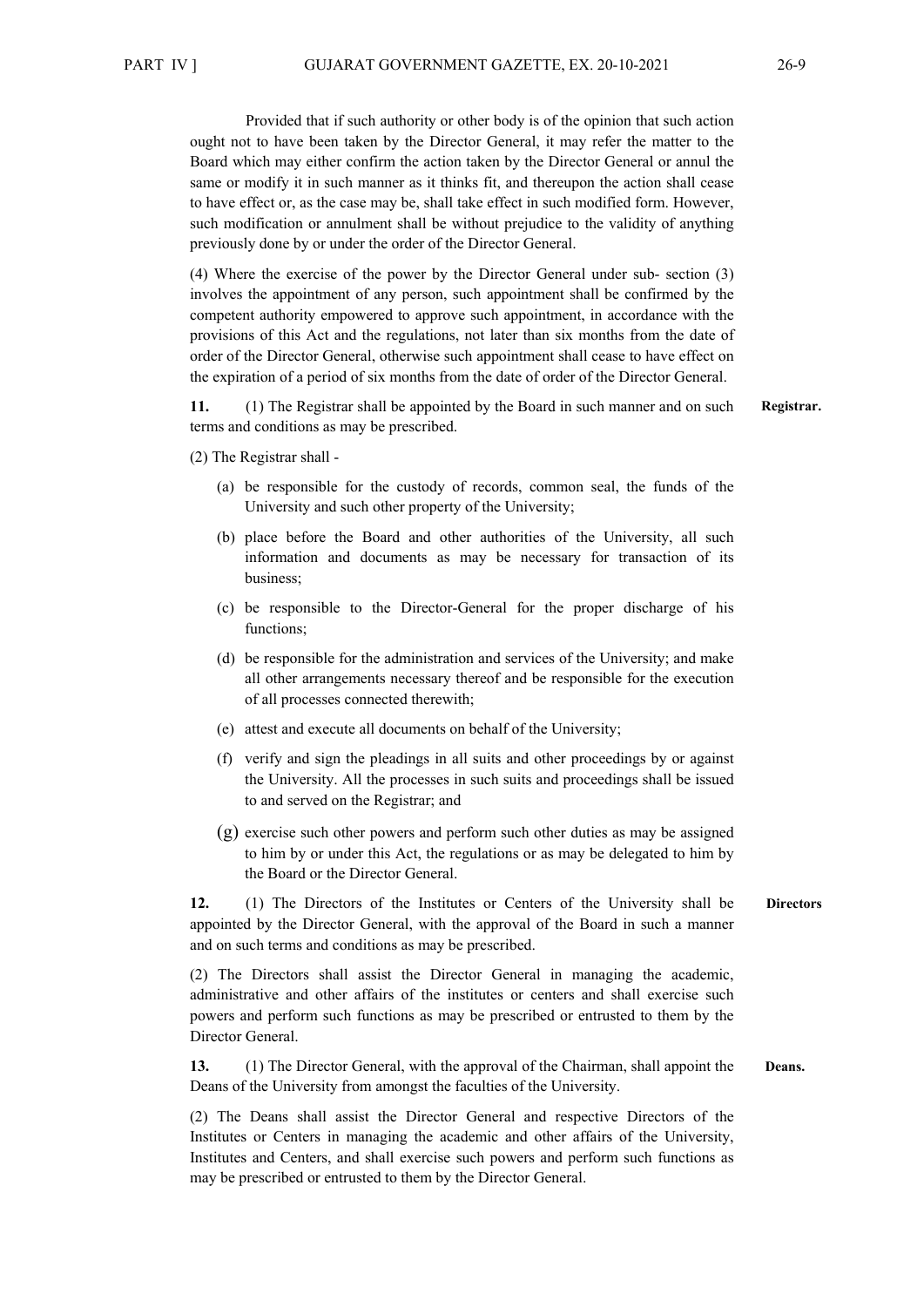#### **14.** (1) The Controller of Examinations shall be the whole time salaried officer of the University and shall be appointed by the Board on such terms, conditions and remunerations as may be prescribed. **Controller of Examinations.**

(2) It shall be the duty of the Controller of Examinations to hold various examinations of the University and its constituent institutions, if any.

(3) The Controller of Examinations shall be the authority to hold examinations and shall ensure that the results are declared in time.

(4) The Controller of Examinations shall be the authority to convene the convocation.

**15.** (1) The following shall be the authorities of the University, namely:-

- **Authorities of University.**
- (a) The Board of Governance;
- (b) The Academic Council;
- (c) The Skill Development Council;
- (d) The Finance Committee;
- (e) Such other authorities as may be declared by regulations to be the authorities of the University.

(2) The Board may make regulations consistent with this Act, for -

- (a) laying down the procedure to be followed at their meeting; and
- (b) providing for all matters which by this Act are to be prescribed by regulations.

(3) The Board shall make regulations providing for giving of notice to the members of the authority of the dates of meeting and of the agenda to be considered at meetings and for keeping of a record of the proceedings of the meetings.

(4) The annual report of the University giving details of broad programs, policies and finances, amendments of acts made during the year under report, shall be prepared under the direction of The Skill Development Council and shall be submitted to the board on or after such date as may be prescribed and the board shall consider the report at its annual meeting.

**16.** (1) The Board of Governance, the University shall consist of the following members, namely: - **Board of Governance.**

#### **I**. *Ex-officio* **– Permanent Members:**

- (a) The President, who shall be the Chairman of the Board;
- (b) The Director General;
- (c) The Secretary to Government of Gujarat, Department of Labour and Employment;
- (d) The Secretary to Government of Gujarat, Department of Education;
- (e) The Secretary to Government of Gujarat, Department of Finance;
- (f) The Secretary to Government of Gujarat, Industries and Mines Department;
- (g) Director, Employment and Training or Mission Director/Chairman, Gujarat Skill Development Mission/ Gujarat Skill Development Corporation;
- (h) One Director by rotation to be nominated by the Board;
- (i) One Dean by rotation to be nominated by the Board;
- (j) Director of Indian Institute of Skill Ahmedabad;
- (k) Director of Entrepreneurship Development Institute of India Ahmedabad or his nominee.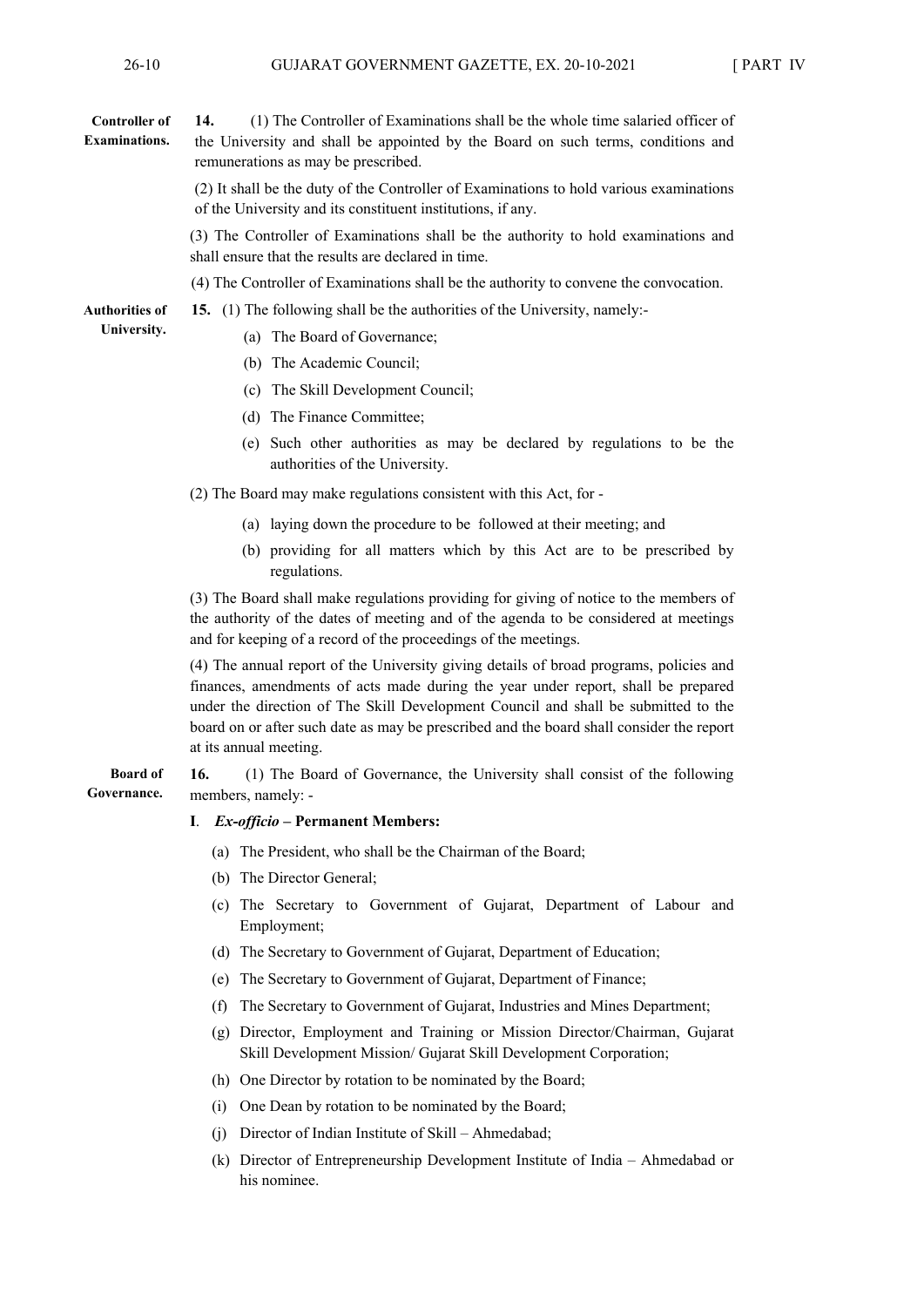#### **II. Other Members:**

- (a) One expert academicians, to be nominated by the Board;
- (b) Two professionals of skill development, to be nominated by the Board.
- (c) Two eminent experts from the industry preferably those who are running skill centers of excellence in collaboration with the University.
- (2) The Registrar shall be the Secretary of the Board.
- (3) At all meetings, fifty per cent. of the members shall form a quorum.
- (4) The Board shall meet at least two times in year. A special meeting of the Board may be convened at any time, by the President, Director General or on a written request by one-third of its members.
- (5) The term of office of the members other than the *ex-officio* members, shall be three years and an *ex-officio* member shall continue so long as he holds the office by virtue of which he is a member.

**17.** (1) The Chairman shall preside over the meetings of the Board and at the convocation of the University.

(2) The Chairman shall exercise such other powers and perform such other duties as may be assigned to him by or under this Act or regulations.

**18.** (1) Subject to the provisions of this Act, the Board shall be responsible for the general superintendence, direction and the control of the affairs of the University and shall exercise all the powers of the University, and shall have the power to review the acts of The Skill Development Council and the Finance Committee and other committees or authorities constituted by the University.

(2) Without prejudice to the provisions of sub-section (1), the Board shall have the following powers and functions, namely: -

- (a) To take decision on question of policy relating to the administration and working of the University;
- (b) to institute courses of study at the University;
- (c) to make regulations;
- (d) to consider and approve the annual report and the annual budget of the University for every financial year;
- (e) to invest money and funds of the University and to take decision on the recommendation of the Finance Committee;
- (f) to publish or finance the publication of studies, treaties, books, periodicals, reports and other literature from time to time and to sell or arrange for the sale as it may deem fit;
- (g) to lay down policies to be pursued by the University;
- (h) to take such decisions and steps as are found desirable for effectively carrying out the objects of the University;
- (i) to create or abolish posts of teachers and officers and employees of the University;
- (j) to appoint such committees as it considers necessary for the exercise of its powers and the performance of its duties under this Act;
- (k) to appoint Directors;

**Powers of Chairman of Board.** 

**Powers and functions of Board.**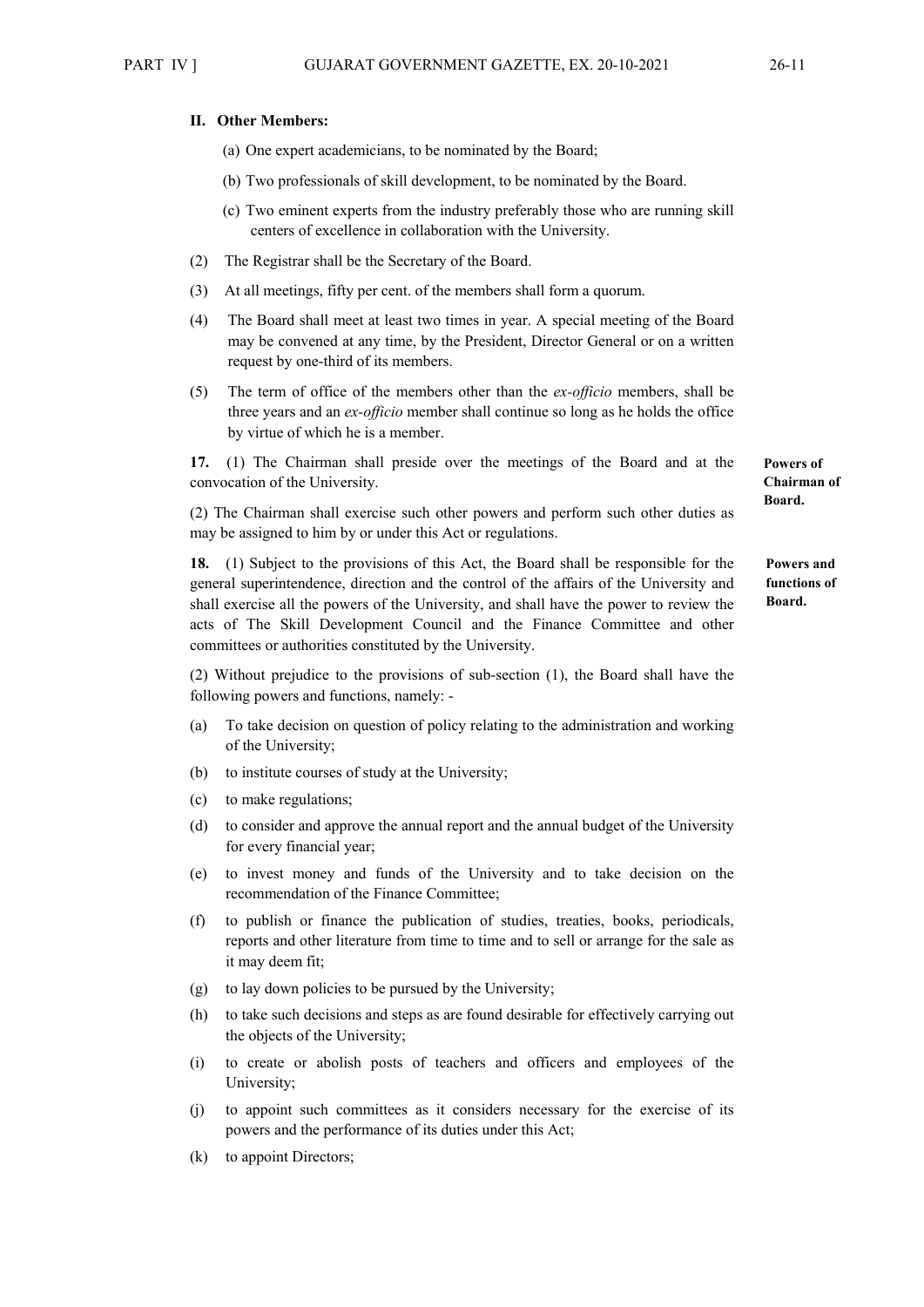- (l) to delegate any of its powers to the Director General, Directors, Deans, Registrar or any other officers, employee or authority of the University or to a committee appointed by it; and
- (m) to exercise such other powers and perform such other functions as may be conferred or imposed upon it by or under this Act or the regulations, and all such other powers for achieving the objects of the University.
- (n) to constitute committee for review of any action/decision taken by the Director General or any other officer of the University and take appropriate decision there upon.

**19.** (1) Save as otherwise provided in this section, the term of a nominated member of the Board shall be three years from the date of nomination. An *ex-officio* member shall continue so long as he holds the office by virtue of which he is the member of the Board;

(2) Any vacancy in the Board occurring before the next reconstitution or before the expiry of the prescribed period shall be filled in the same manner as provided in section 16 and such a member shall hold office for the remainder of the term of the member in whose place he is nominated;

(3) A member shall be eligible for re-nomination for one more term;

(4) A member may resign from his office by writing under his hand addressed to the Chairman of the Board and his resignation shall take effect from the date it is accepted by the Chairman.

**20.** (1) Subject to the provisions of this Act, the Board shall have, in addition to all other powers vested in it, the powers to make regulations to provide for the administration and management of the affairs of the University. **Powers to make regulations.** 

> (2) In particular, and without prejudice to the generality of the foregoing powers, such regulations may provide for all or any of the following matters, namely: -

- (a) The summoning and holding of meetings of the authorities of the University, other than the first meeting of the Board, and the quorum and conduct of business at such meetings;
- (b) The powers and functions to be exercised and discharged by the President and the Chairman of the Board;
- (c) The constitution, powers and duties of the authorities, bodies and other committees of the University, the qualifications and disqualifications for membership of such authorities, term of office of the membership, appointment and removal of members thereof and other matters connected therewith;
- (d) The procedure to be followed by the Board and any Committee or other body constituted by or under this Act in the conduct of the business, exercise of the powers and discharge of the functions;
- (e) The procedures and criteria to be followed in establishing courses of study and admission of students;
- (f) The procedure to be followed for enforcing discipline in the University;
- (g) The management of the properties of the University;
- (h) The diplomas, degrees, certificates and other academic distinctions and titles which may be conferred or granted by the University and withdrawal or cancellation of any such degrees, diplomas, certificates and other academic distinctions and titles and the requirements thereof;

**Term of office and vacancies of members of the Board.**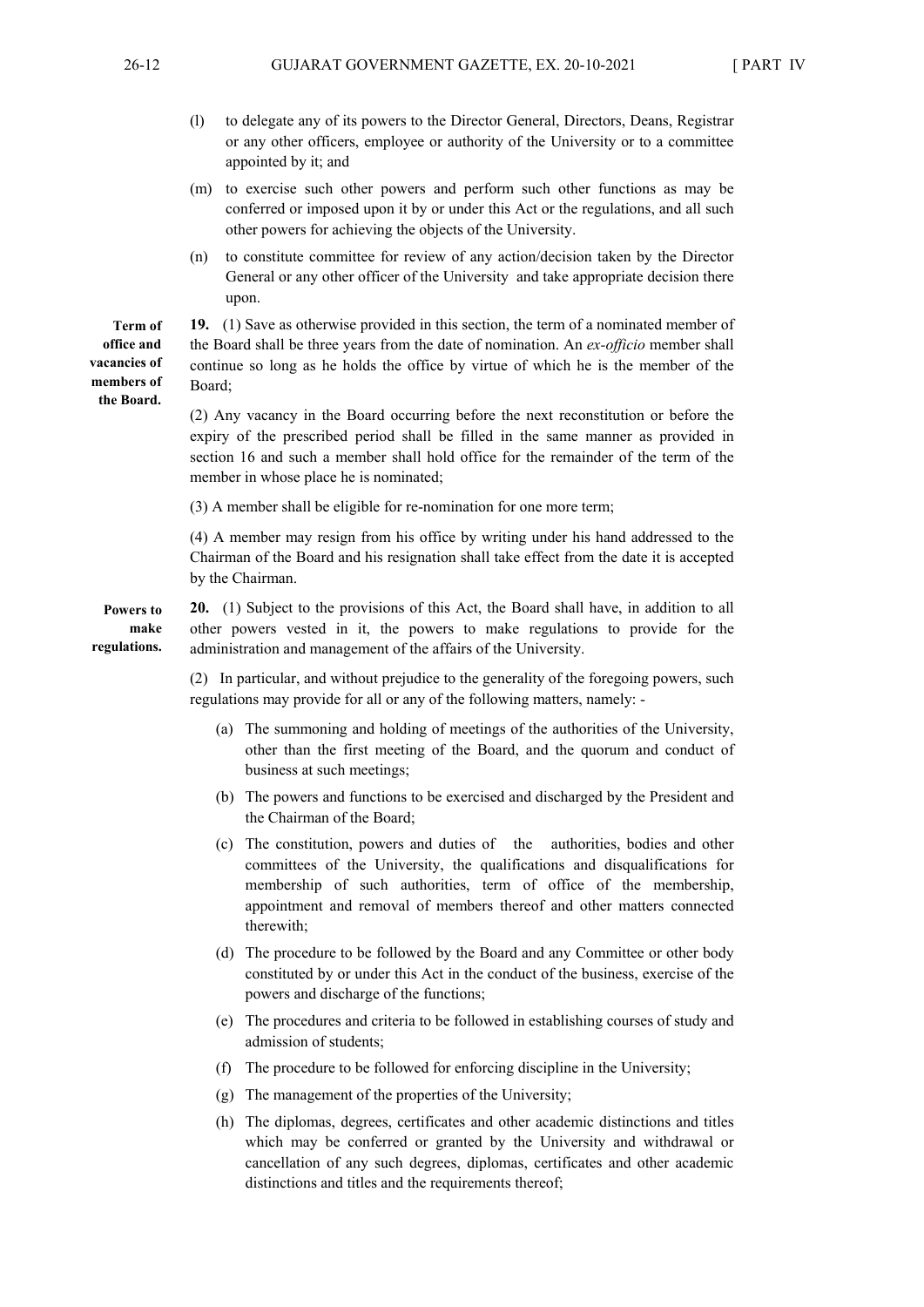- (i) The conduct of examinations;
- (j) The creation of posts of Directors, Professors, Associate Professors, Assistant Professors or equivalent academic designations or posts, officers and employees of the University, and the appointment of persons to such posts including the qualifications requisite therefore;
- (k) The fees and other charges to be paid to the University for the courses, training, facilities and services provided by it;
- (l) The manner and conditions for constitution of insurance, pension and provident funds and such other schemes for the benefits of officers, teachers and employees of the University;
- (m) The terms and conditions for association of the University with other institutions;
- (n) The preparation of budget estimates and maintenance of accounts;
- (o) The mode of execution of contracts or agreements by or on behalf of the University;
- (p) The classification and procedure for appointment of officers, employees and other staff of the University;
- (q) The terms and conditions and tenure of appointments, salaries and allowances, contractual services, rules of discipline and other conditions of service of the Director General, Directors, officers, teachers and employees of the University;
- (r) The terms and conditions governing deputation of teachers / officers and employees of the University;
- (s) The powers and duties of the Director General, Directors and other officers, teachers and employees of the University;
- (t) The terms and conditions governing fellowships, scholarships, stipends, medals and prizes;
- (u) The authentication of the orders and the decisions of the Board;
- (v) The matters relating to hostels and halls of residence and housing for faculties, officers and employees and guest house including disciplinary control therein; and all matters which, by this Act, are to be or may be prescribed.

**21.** (1) The Academic Council of the University shall consist of the following members, namely; -

- **Academic Council.**
- (a) The Director General, who shall be the chairman of the Academic Council;
- (b) Two academicians or professionals, to be nominated by the Board
- (c) Two academicians or professionals in the fields of skill development, to be nominated by the Board
- (d) One professor from each discipline of the University, by rotation, to be nominated by the Director General.

(2) The registrar shall be the Secretary of the Council.

(3) The term of office of the members other than the *ex-officio* members, shall be three years.

**22.** Subject to the provision of this Act and the regulations, the Academic Council shall have the following powers, namely:-

**Powers and functions of Academic Council.**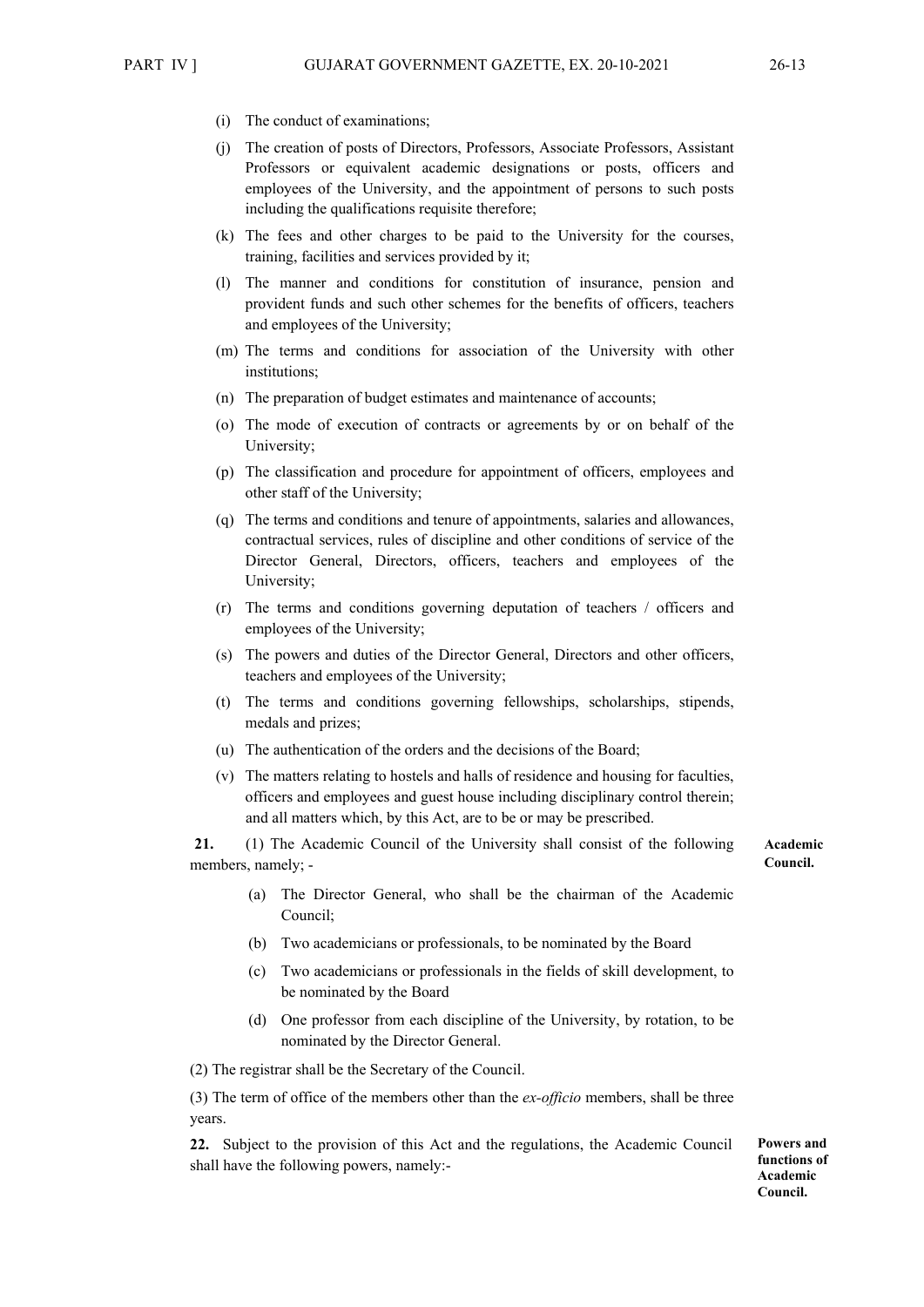- (1) to exercise control over the academic policies of the University and be responsible for the maintenance and improvement of standards of instruction, skill development and evaluation in the university;
- (2) to consider matters of general academic interest either on its own initiative or on a reference form the faculty of the University or the board and to take appropriate action thereon;
- (3) to recommend to the board, such as are consistent with this Act regarding the academic functioning of the University including discipline of the students and
- (4) to exercise such other powers and perform such other functions as may be conferred upon it by the regulations.

**23.** (1) The Skill Development Council of the University shall consist of the following members, namely: -

**I.** *Ex-officio* **members:** 

- (a) The Director General, who shall be the Chairman of the Skill Development Council;
- (b) The Director of Technical Education, Department of Education Government of Gujarat or his nominee;
- (c) Member-Secretary of Gujarat Council of Vocational Training Gandhinagar;
- (d) Commissioner of Industries, Industries and Mines Department of Government of Gujarat;
- (e) Mission Director, Gujarat Skill Development Mission.
- **II. Other Members:**
- (a) Three representative from Sector Skill Council (?)
- (b) One representative from Gujarat Chamber of Commerce and Industry.
- (2) The Registrar shall be the Secretary of the Council.
- (3) Fifty per cent. of the members shall form a quorum.

(4) The Skill Development Council shall meet at least two time in a year.

(5) The term of office of the members other than the *ex-officio* members, shall be two years and an *ex-officio* member shall continue so long as he holds the office by virtue of which he is a member.

**Powers and Functions of Skill Development Council.** 

**24.** Subject to the provisions of this Act and the regulations, the Skill Development Council shall have the following powers, namely:-

(1) to have general supervision over the skill and academic policies of the University and give directions regarding methods of instruction, co-operative teaching among skill colleges and skill institute, evaluation of research or improvement in skill and academic standards;

(2) to frame such regulations consistent with acts regarding the skill training and academic functions of the University, discipline, residence, admissions, equivalency, attendance;

(3) to prescribe development syllabi and courses of study for various skill courses on the recommendations of the departments/ facilities;

**Skill Development Council.**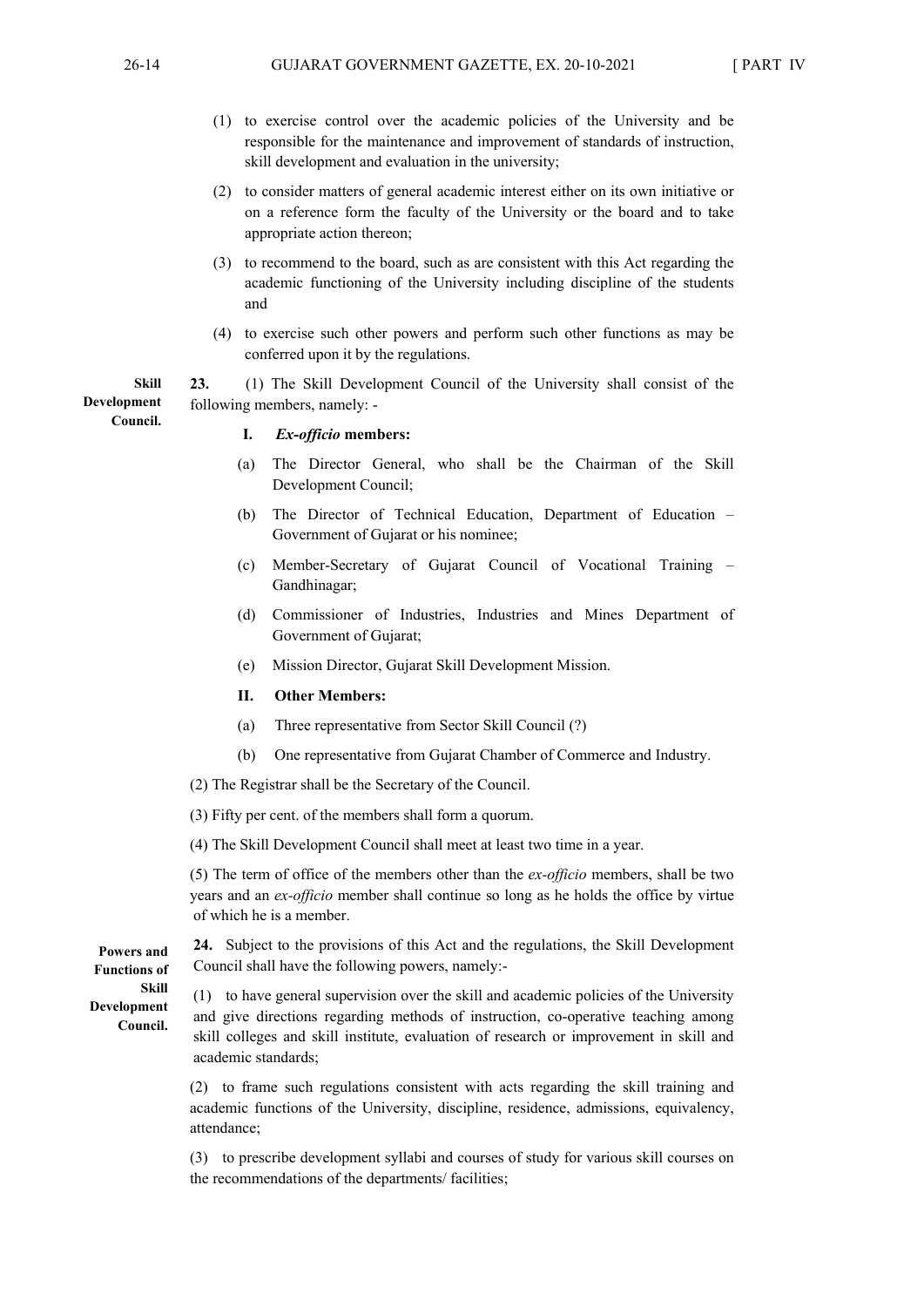(4) the number and value of fellowships, scholarships, medals and prizes to be awarded shall be determined by the Skill Development Council its own initiative or on the recommendations of the finance committee.

(5) to exercise such other powers and perform such other functions as may be conferred upon it by the regulations.

**25.** (1) The Finance Committee shall consist of the following members, namely: - **Finance** 

- (a) The Director General, who shall be the Chairman of the Committee;
- (b) One member of the Board to be nominated by the President;
- (c) One Director, by rotation, to be nominated by the Director General;
- (d) One expert in the field of finance to be nominated by the Board;
- (e) One of the member to be nominated by the Finance Department, Government of Gujarat.
- (2) The Registrar shall be the Secretary of the Committee.

(3) Fifty per cent. of the members shall form a quorum.

**26.** Subject to the other provisions of this Act, the Finance Committee shall exercise the following powers and perform the following functions, namely: - **Powers and Functions of** 

- (1) to examine the annual account and annual budget estimates of the University and to advise the Board thereon;
- (2) to review from time to time the financial position of the University;
- (3) to make recommendations to the Board on all financial policy matters of the University;
- (4) to make recommendations to the Board on all proposals involving raising of funds, receipts and expenditures;
- (5) to provide guidelines for investment of surplus funds;
- (6) to make recommendations to the Board on all proposals involving expenditure for which no provision has been made in the budget or for which expenditure in excess of the amount provided in the budget needs to be incurred;
- (7) to examine all proposals relating to the revision of pay-scales, up-gradation of the scales and those items which are not included in the budget prior to placing before the Board; and
- (8) to exercise such other powers and perform such other functions as may be conferred or imposed upon it by the regulations.
- **27.** (1) The University shall have its own funds consisting of
	- (a) The money provided by the *State* Government either through the Society or directly;
	- (b) Fees and other charges received by the University;
	- (c) The money received by the University by way of grants, loans, gifts, donations, benefactions, bequests or transfer; the money received by the University from the collaborating Industries in terms of the provisions of the Memorandum of Understanding entered between the University and the Industry, for establishment of sponsored chairs, fellowships or infrastructure facilities of the University; and
	- (d) The moneys received by the University from any other source.

**Committee.**

**Finance Committee.**

**Funds of University.**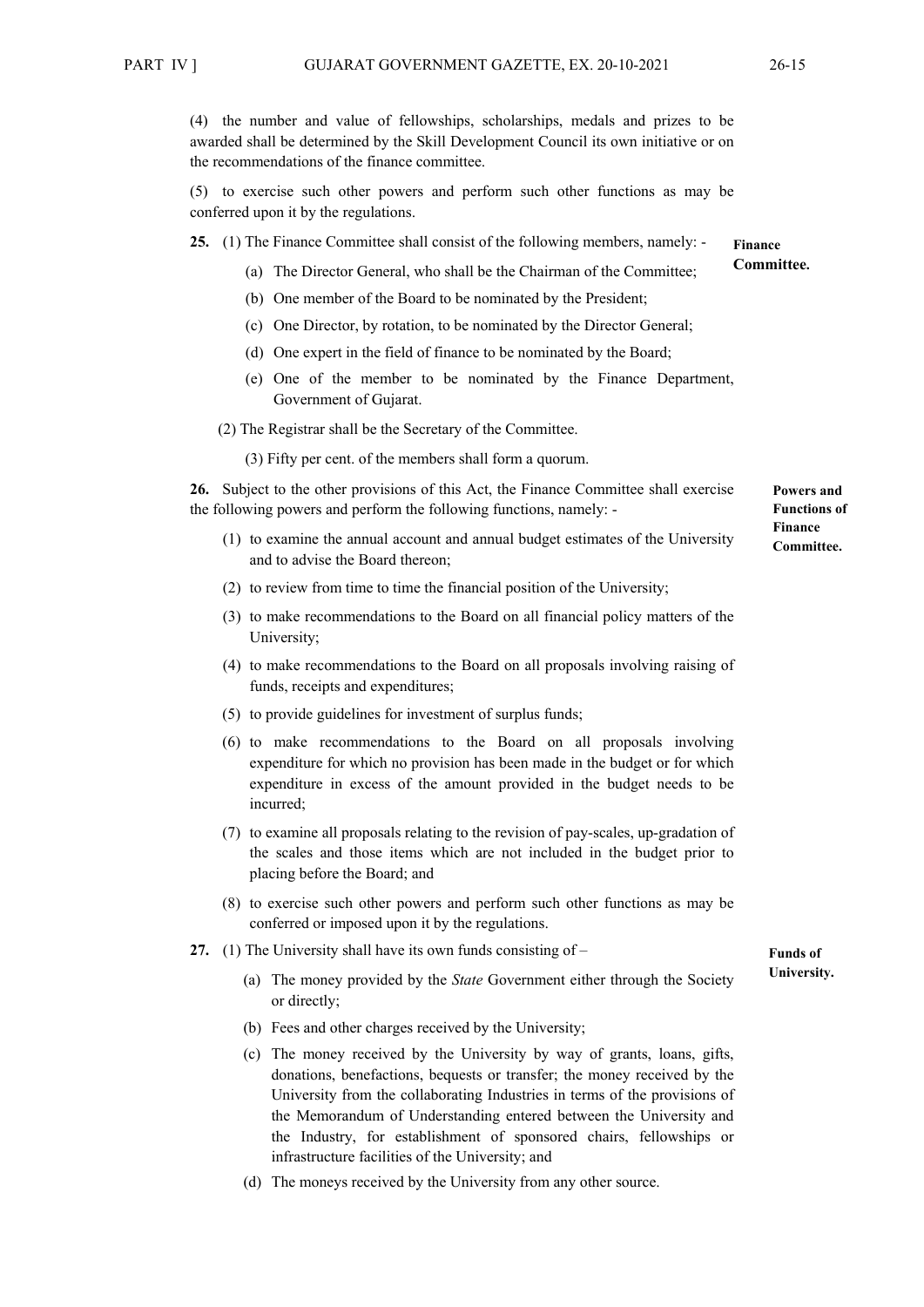(2) All funds of the University shall be deposited in such bank or invested in such manner as the Board may decide on the recommendation of the Finance Committee.

(3) The Funds of the University shall be applied towards the expenses of the University including expenses incurred in the exercise of its powers and discharge of its functions by or under this Act.

(4) Permanent Endowment Fund of University. – The Gujarat Skill Development Society shall place funds at the disposal of the University to be called the Permanent Endowment Fund of sum of five crores of rupees or such sum required for meeting the full operational expenditure of the University, whichever is more, for a period of five years in the form of long term interest bearing securities issued or guaranteed by the Central or the State Government. On the termination of the involvement of the Gujarat Skill Development Society and after meeting with the operational expenditure for a period of five years, out of the Permanent Endowment Fund, if there is any unused balance the same shall be paid back to the Gujarat Skill Development Society with the previous permission of the State Government.

(5) Payment by Gujarat Skill Development Society to University. – The Government of Gujarat through the Gujarat Skill Development Society shall pay to the University from time to time such sums of money and in such manner as may be considered necessary for the exercise of powers and discharge of its functions by the University by or under this Act.

(6) Transitory Provisions.- Notwithstanding anything contained in this Act, the Director General may, with the prior approval of the President and subject to availability of the funds, discharge all or any of the functions of the University for the purpose of carrying out the provisions of this Act and the regulations and for that purpose, may exercise any powers or perform any duties which by or under this Act and regulations are to be exercised or performed by any authority of the University until such authority comes into existence in accordance with the provisions of this Act and the Regulations. The Government of Gujarat may, *from time to time* review and monitor such actions taken by the Director General.

**28.** (1) The University shall maintain proper accounts and other relevant records and prepare an annual statement of accounts, including the income and expenditure and the balance-sheet, in such form and in such manner as may be prescribed. **Accounts and Audit.** 

> (2) The University shall adopt a proper system of internal checks and balances and controls in the discharge of its financial, accounting and auditing functions as may be prescribed.

(3) The accounts of the University shall be audited every year by an auditor, who shall be a Chartered Accountant as defined in the Chartered Accountant Act, 1949 or a firm of Chartered Accountants, to be appointed by the Board. **38 of 1949.** 

> (4) The accounts of the University certified by the person or firm so appointed or any other person authorized in this behalf together with the audit report thereon shall be placed before the Board and the Board may issue such instructions to the University in respect thereof as it deems fit and the University shall comply with such instructions.

> (5) The accounts of the University shall be audited by an internal auditor who shall be a Chartered Accountant or a firm of Chartered Accountants appointed by the Board, to ensure concurrent audit of all books of accounts and such periodic internal audit reports shall be placed before the Board for review.

> (6) The University shall prepare for each financial year an annual report containing such particulars as the Board may specify and submit the same to the Board on or before such date as may be prescribed. The Board shall consider such report and may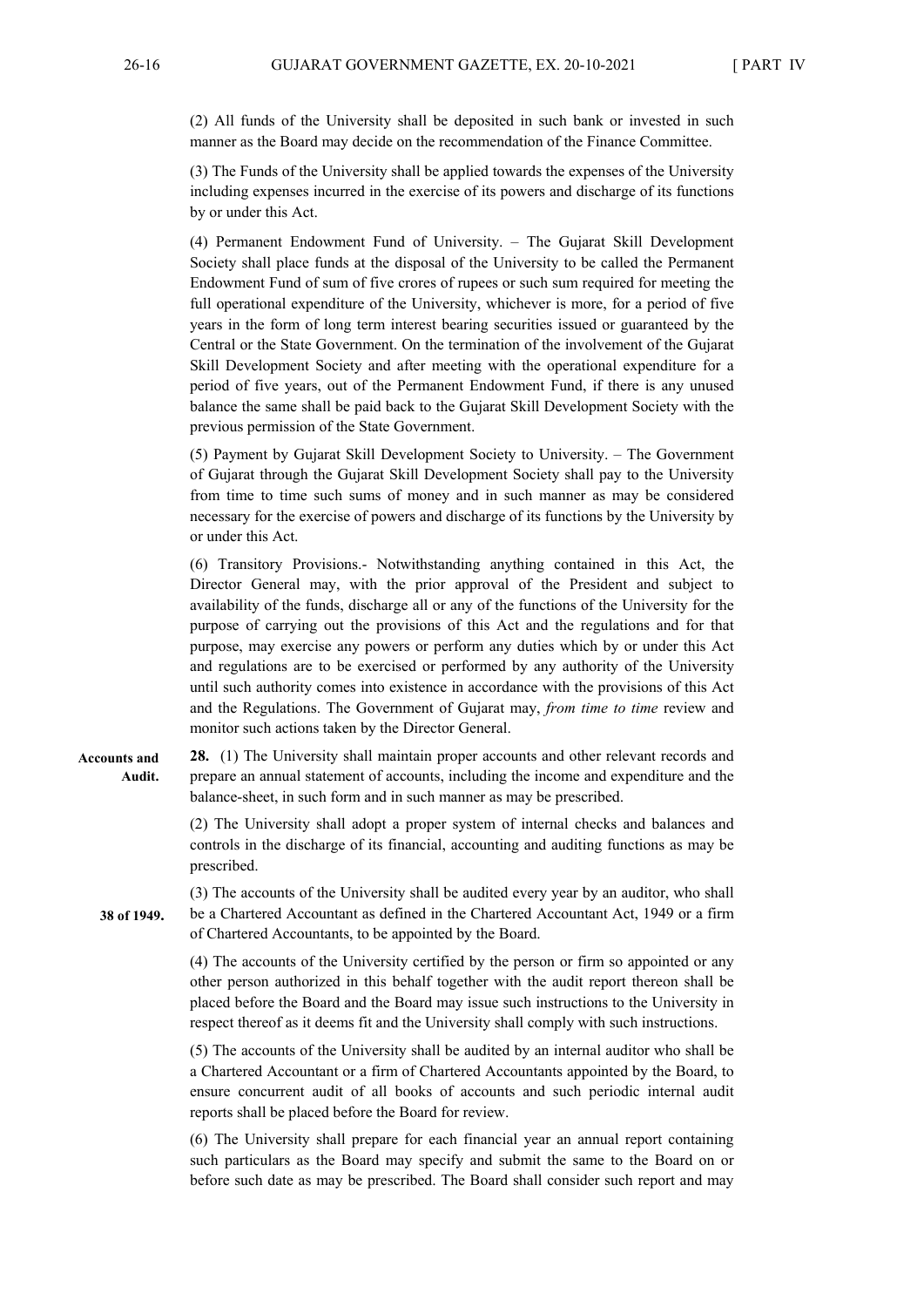pass resolution thereon and thereupon the Finance Committee shall take action in accordance with such resolution. The action taken by the Finance Committee on such resolution and if no action is taken, the reasons for not taking any action shall be communicated to the Board.

(7) The copy of the annual report along with the resolution of the Board thereon shall be submitted to the State Government.

**29.** (1) No person shall be excluded from any office of the University or from membership of any of its authorities, bodies or committees, or from admission to any degree, diploma or other academic distinction or course of study on the sole ground of sex, race, creed, caste, class, place of birth, religious belief or political or other opinion.

(2) It shall not be lawful for the University to impose on any person any test whatsoever relating to sex, race, creed, caste, class, place of birth, religious belief or profession of political or other opinion in order to entitle him to be admitted as a teacher or a student or to hold any office or post in the University or to qualify for any degree, diploma or other academic distinction or to enjoy or exercise any privilege of the University or any benefaction thereof.

**30.** (1) All appointment to teaching and non-teaching posts shall be made by the Board on the recommendations of the Selection Committee.

(2) The Director General may, where he considers necessary, make an *ad-hoc* or temporary appointment for a period not exceeding six months, if it is not possible or desirable to make regular appointment.

(3) Special mode of appointment: Notwithstanding anything contained in this Act, The Director General may invite a person of high academic distinction and professional attainments to accept a post of professor in the University, on such terms and conditions, as it may deem fit and on the person agreeing to do so, appoint him/her to the post.

**31.** (1) The University shall, with the approval of the Board, constitute for the benefit of its officers, teachers and other employees, in such manner and subject to such conditions as may be prescribed, such schemes of pension, provident fund and insurance as it may deem fit, and also aid in establishment and support of the associations, institutions, funds, trusts and conveyance calculated to the benefit of the officers, teachers and employees of the University.

(2) Where any such provident fund has been constituted, the provisions of the Provident Funds Act, 1925 shall apply to such fund as if it were a Government Provident Fund. **19 of 1925.**

> (3) The University shall provide for the benefit of its officers, teachers and other employees, gratuity, *ex –gratia* grant, etc. on the pattern of the state government.

**32.** (1) The University shall have such Institute / Departments / Faculties / School in the emerging areas of the skill development sectors as the Board on the recommendations of the Skill Development Council, or otherwise may institute, the Institute / Departments / Faculties / School so constituted shall exercise powers to promote quality skill education to meet out qualified skill requirements of growing economy and to address the skill gaps.

(2) There shall be University teaching departments duly created by the Skill Development Council on the recommendation of the Director General in the various faculties of the University. These departments / faculties / institutes / schools may be set up by University from its own funds or on Public Private Partnership (PPP) basis.

**University open to all irrespective of sex, religion, class, creed or opinion.** 

#### **Appointment of teachers.**

**Pension and provident fund.** 

**Department / Faculty of University.**